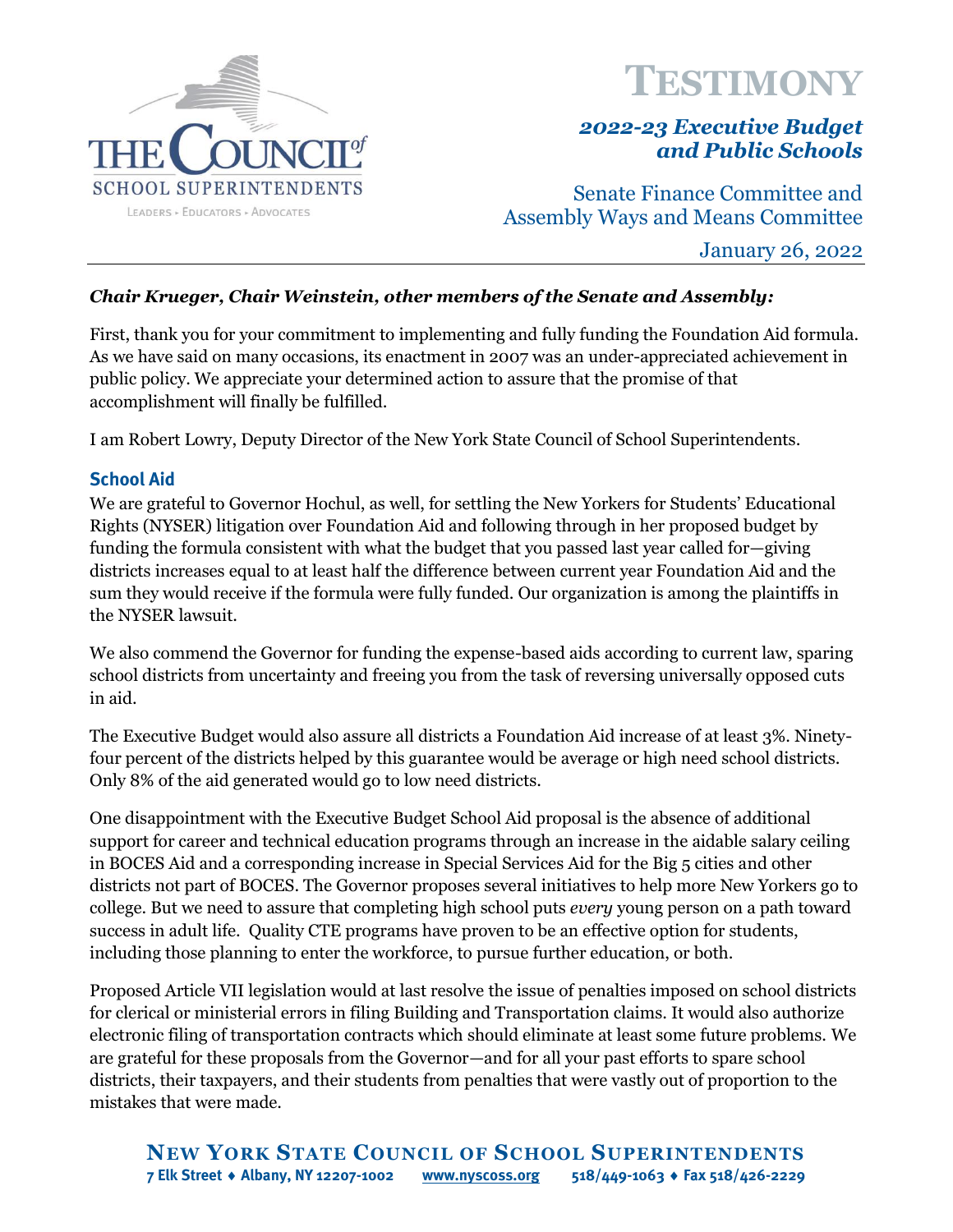

We are disappointed, however, that the budget would, for a second straight year, omit any funding for payment of prior year adjustments—aid owed by the state *to* school districts. Given the existing backlog in payments, a district now found to be owed a correction might wait more than a decade to be paid by the state under typical appropriations for this purpose in past budgets.

### **Some Perspective**

It is a fact: the increases proposed for total aid and Foundation Aid are stronger than any we have seen in an Executive Budget in many years—8.1% and 7.2%, respectively. So is the proposed level of the minimum Foundation Aid guarantee.

There are other facts, however:

- We are in a period of high inflation: the change in the Consumer Price Index averaged 4.7% in 2021 and the Division of the Budget forecasts a 4.1% increase in 2022. Among other effects, this adds to the pressure for wage and salary increases already escalating due to hiring shortages.
- While the statewide total increase in Foundation Aid is 7.1%, nearly half of all districts are due to receive increases *below* the projected inflation rate for this year. Forty-six percent would receive just the 3% minimum increase.
- Health insurance premiums are rising; DOB projects that costs the state will pay for its workforce and retirees will grow by 9.1% in the coming fiscal year.
- An increase in the employer contribution rate for the Teachers Retirement System is also projected, although it could be modest.
- The school district property cap will be 2% before applying exemptions and exclusions which result in higher *or lower* figures for each district. The cap makes all districts—rich, poor, or in-between more dependent on state assistance.
- These dynamics are especially hard for the poorest school districts to manage. Looking at property tax report card data that districts submitted for their budget votes last spring, a 2% increase in local revenue for high need districts would support only a 0.7% increase in school spending, on average, for high need small city, suburban, and rural school districts.

## **Concerns for Student Well-Being**

But the most important fact of all is that the needs among children in our schools are great and those needs have been intensified by disruptions the pandemic has wrought in their learning and in their lives.

Every year between 2011 and 2019, our organization surveyed superintendents on financial matters. The most widely noted findings in recent years were around mounting alarm among superintendents over student mental health. In 2019, for example, we reported that 67% of superintendents statewide identified improving student mental health services as a top priority for new funding. It was the most widely cited priority among superintendents whether we grouped their districts as urban, suburban or rural, or by region, or by percentage of students in poverty.

We are releasing results from a new survey, conducted in November. Here is some of what we found: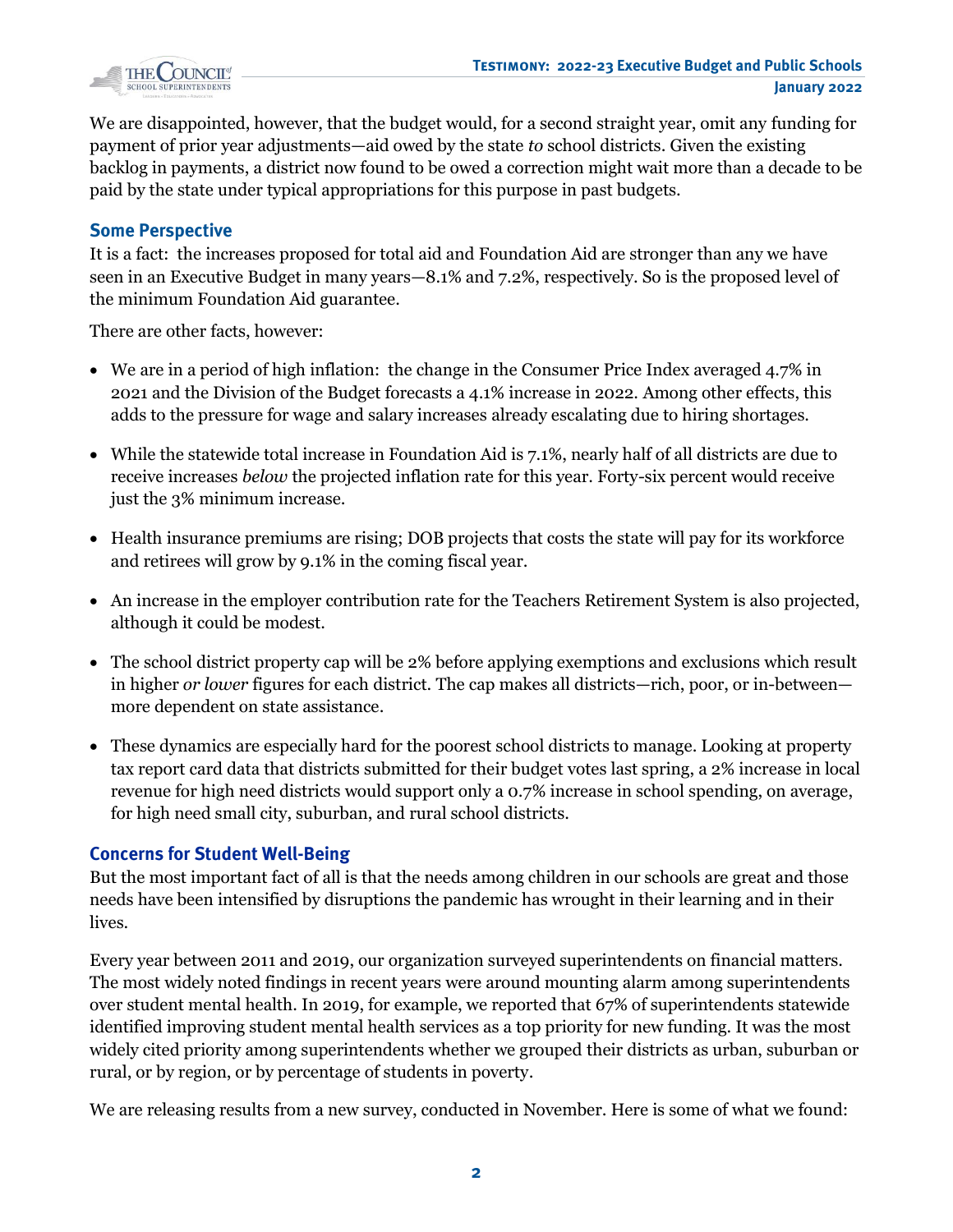

- Superintendents indicating a *high* level of concern over their students mental and emotional health climbed from 64% in 2019 to 80% in late 2021. There were also jumps in superintendents sharing high concerns about kindergarten readiness and school absenteeism.
- Roughly 90% of superintendents answered that they saw pandemic disruptions hurting students' academic progress and social-emotional well-being at each school level for all student groups. Superintendents leading higher poverty districts were most likely to report very negative impacts. Concerns about academic losses tended to be highest at the elementary level, while those about social-emotional harm were greatest for high school students.
- School districts are responding. Aided by the current year's Foundation Aid increase and over \$13 billion in federal COVID relief aid, 80% of superintendents answered that their district budget for 2021-22 is improving student mental health services. Seventy-eight percent expect improved extra academic help. Majorities also foresee improvement in core instruction at each school level. In nine prior annual surveys, only twice before had a majority of superintendents predicted improvements in *any* student service area.
- But sustainability is a huge concern. The largest reported uses of federal aid in our survey were to hire additional district-employed instructional and student support staff. Over half the superintendents submitting open-ended comments on financial circumstances shared fears that their districts won't be able to preserve the extra help now being given to schoolchildren, once the special federal aid is gone.
- Notwithstanding the infusion of federal help, improving student mental health services and expanding extra academic help are once more the first and second most widely cited priorities among superintendents for new funding, as they were in our three latest prior surveys.

Charts and tables summarizing some of are survey findings are at the end of our testimony.

#### **NYSCOSS Survey: Open-Ended Comments from Superintendents:**

**Finger Lakes:** 18 months in student time appears to be significant. While many adults understand the pause or temporary setbacks, for students, routines and roles were muddled throughout the pandemic. Grading, expectations of attendance, working collaboratively, and even things like school spirit have all been tempered by a lack of common experiences that inperson schooling promotes.

**Western New York:** I think we need to be clear about how long it will take to address the social/emotional challenges that children and families are experiencing. It is quite likely that the unpacking of the trauma, and dealing with the often volatile and unpredictable impact of it, will take at least a couple of years after we've fully returned to normal.

**Mohawk Valley:** The (federal) funds have been used for long-standing needs that have existed for decades prior to the COVID pandemic. While welcome, these funds address new challenges resulting from COVID and do not address or reduce the inequities our students and communities continue to experience. The disparities have only increased in the past 20 years. I am extremely concerned about the sustainability of these activities if additional state or federal funds are not forthcoming once the federal assistance is concluded…

**Lower Hudson Valley:** We have concern that the impacts of learning loss and achievement gaps will still need to be addressed even after the funding runs out and sustainability of funding.

**Long Island:** We are very fortunate to have received federal grants. We are utilizing these grants to provide academic and mental health supports to our students. Unfortunately, once these funds are depleted these supplemental programs will likely be abolished (this includes the additional personnel hired to provide the academic and socialemotional supports).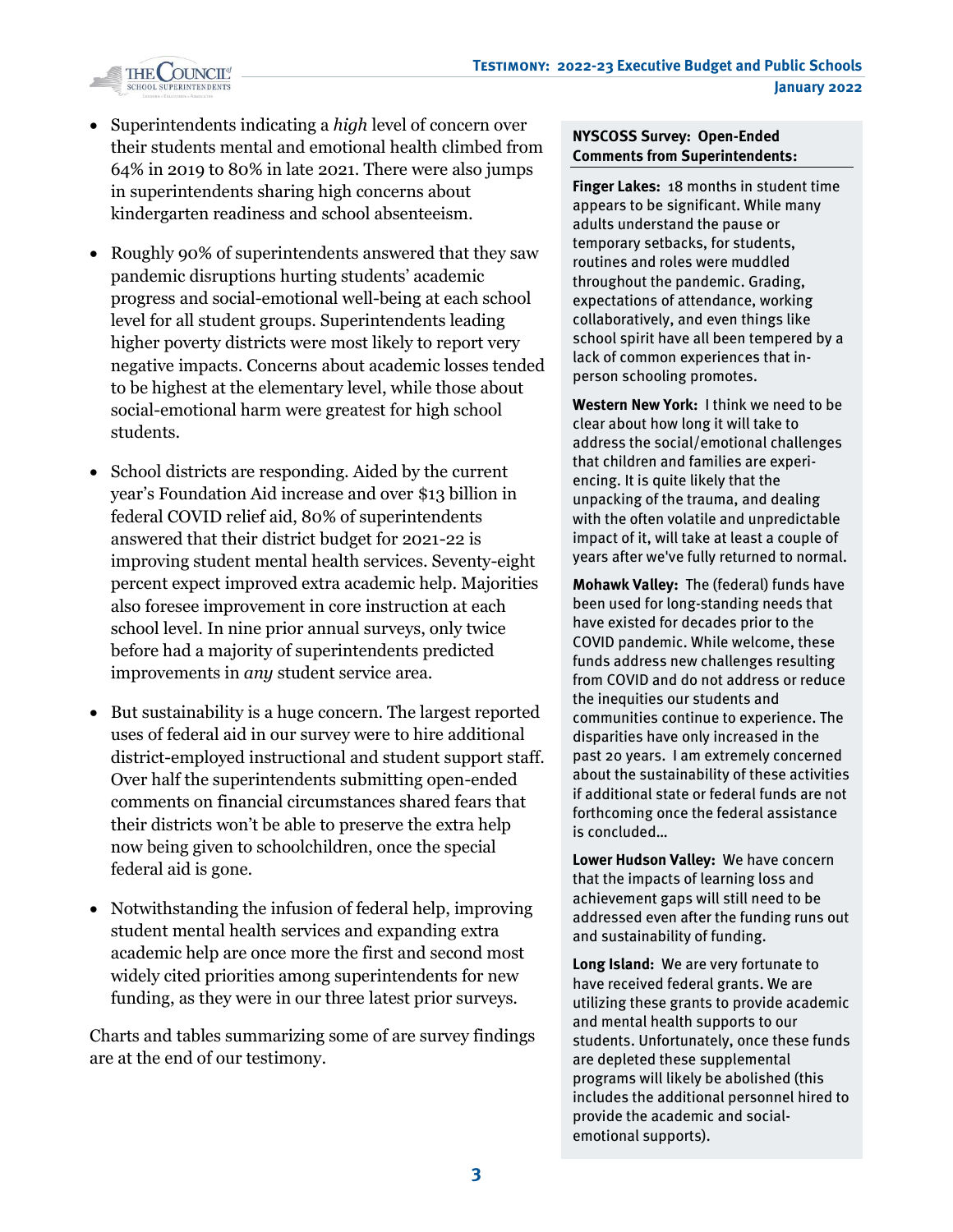

## **Other Budget Issues**

• **RECOVS Grants:** The Executive Budget proposes \$100 million over two years for a Recover from Covid School program—RECOVS. This funding would support grants targeted to high need school districts to expand services to help students recover from harm to their learning and their wellbeing caused by the pandemic.

This initiative aligns with priorities pinpointed in our survey. But while we did find the greatest concerns about student learning and well-being among superintendents leading high poverty districts, all districts will need help addressing student needs. Our members also foresee that more than two years will be required to help all students recover from the pandemic's disruptive effects. Yet the Executive Budget financial plan projects that Foundation Aid increases will level-off after the formula is fully funded over the next two years and this is also roughly the time span for school districts to obligate all the federal funds.

• **Hiring Shortages/Educator Diversity:** The proposed budget includes several initiatives to address hiring shortages and increase diversity in the education workforce—increasing funding for the Master Teacher Program, temporarily eliminating the cap on earnings for public retirees working in school positions, and creating a temporary teaching certificate option.

We favor streamlining some aspects of teacher certification and are continuing to evaluate the Executive proposal for a temporary certificate option. We will be working with State Education Department leaders and the Board of Regents to complete a true overhaul of requirements to work in our schools.

We support the expansion of the Master Teacher Program and favor additional funding for other initiatives to relieve hiring shortages and increase educator diversity, including support for teacher aides and teaching assistants to become certified classroom teachers and for "grow your own" programs to help schools identify promising students of their own and support them in becoming teachers.

We support temporarily eliminating the cap on retiree earnings as a possible "quick fix" to hiring shortages. In our survey, over 40% of superintendents statewide whose districts attempted to fill at least one substitute teaching or bus driver position reported being unable to do so. There are also concentrated shortages for other positions in some regions.

- **Electric School Buses**: In her State of the State address, Governor Hochul called for the state to transition to zero-emission school buses, requiring all buses purchased starting with the 2027-28 school year and all buses in use in 2035-36 and thereafter to be zero-emission school buses. The Executive budget would enact these timelines and authorize partial state reimbursement for costs through Transportation Aid. We expect this initiative to result in increased costs for school districts. For example, it will be very expensive to replace gasoline storage tanks with electric charging stations and to retain employees to work with the new engines. We are attempting to ascertain these potential district costs and the capacity of vendors to meet the timelines.
- **Shift of Residential Placement Costs to School Districts:** The 2020-21 state budget enacted then Governor Cuomo's proposal to shift room and board costs from the state to school districts, adding to the costs which districts must absorb within their property tax cap. The shift was continued in the current budget and would be renewed again under the proposed budget. We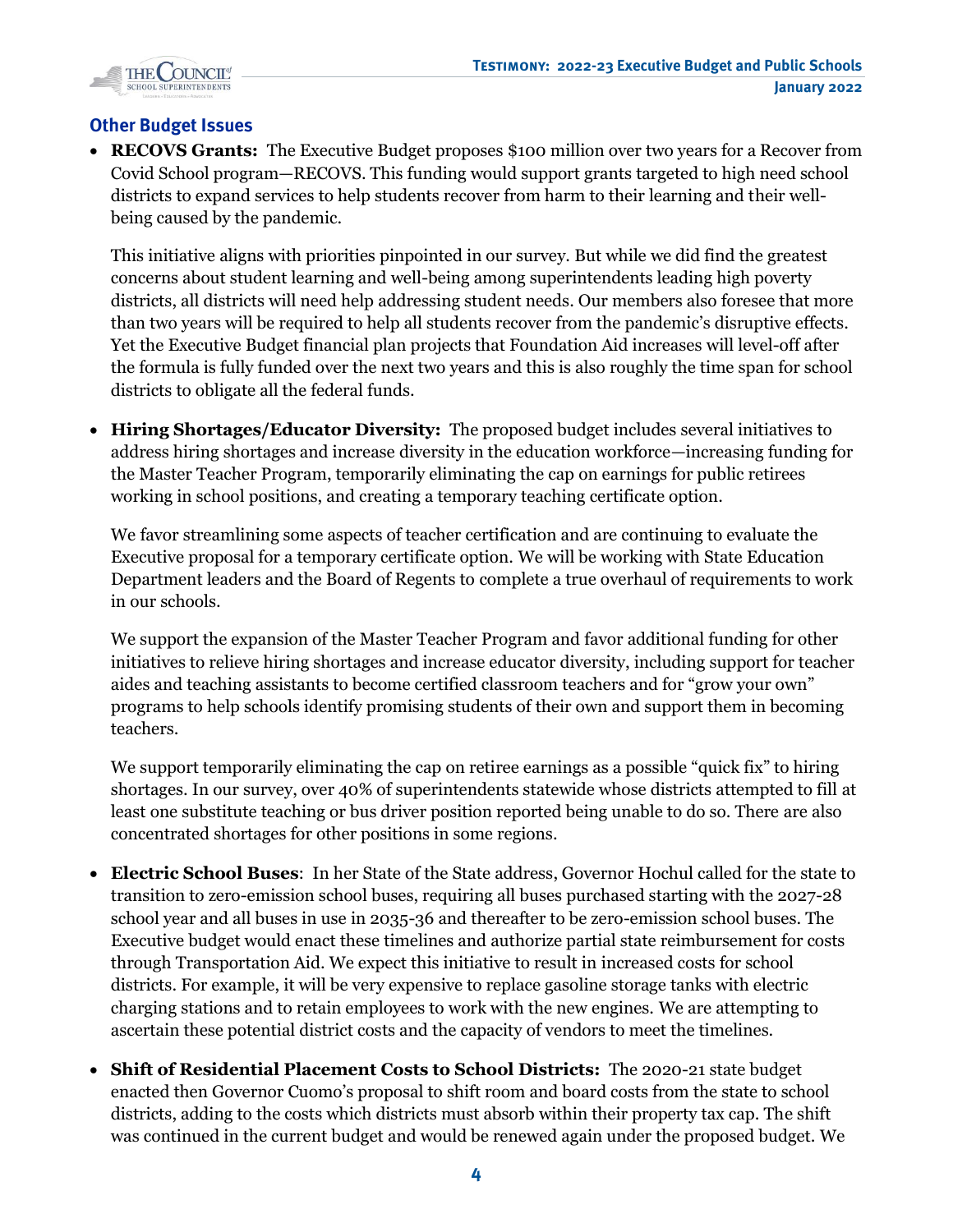

urge that this proposal be rejected; it is estimated to impose nearly \$30 million in costs upon affected school districts.

- **Capital Needs of Native American Nation Schools:** We and other statewide school groups joined with the superintendents of LaFayette, Niagara-Wheatfield, and Salmon River to advocate throughout the fall for state action to address alarming and long-neglected capital needs of stateowned Native American Nation schools within their districts. The Governor's budget provides \$35.7 million in capital funding to correct an injustice and to remedy conditions that might otherwise lead to tragedy. We must also create a plan to assure capital needs at these schools are met without delay in the future.
- **Internet Connectivity:** With the sudden, unplanned transition to remote instruction, school superintendents gained glaring insights into inequities in internet access. The Governor's "ConnectAll" initiative represents a comprehensive strategy to give all New Yorkers affordable and reliable broadband access. We support the agenda and will be reviewing its elements with our members to determine whether there are any improvements we should recommend.
- **State Education Department Operating Budget:** State Education Commissioner Betty Rosa is an ardent proponent of improving her Department's performance at "customer service." We commend the Governor for proposing additional funding for some SED offices that should help advance the Commissioner's goal, including support for the teacher certification operation.

But we oppose the Executive Budget proposal to transfer administration of child nutrition programs to the Department of Agriculture and Markets. Put simply, school lunch and breakfast programs are services for schoolchildren and SED is the agency that has personnel, systems, processes, and data in place to work with the schools that are delivering those services. In March 2020, schools were called upon to make an abrupt switch to out-of-school distribution of meals. SED supported schools in that transition and in every shift required since. We understand, also, that to complete the transfer, the state would require a waiver from the federal government and that the process is drawn-out and demanding. A better use of time and attention would be to focus on refining existing relationships in the operation of this program.

## **Some Superintendent Priorities**

- **Unrestricted Reserve Funds:** All school districts are capped at maintaining an unrestricted fund balance of no more than 4% of their budget. This places schools in a precarious position of limited reserves in the event of a downturn. Municipalities have no percentage limit on unrestricted fund balance while operating with a less restrictive tax cap, fewer financial reporting disclosures, and no requirement for annual budget votes.
- **Capital Outlay Limit**: Most state Building Aid is paid to districts using assumed amortization periods, allowing the state to spread out its payments. Current law does permit school districts to have up to \$100,000 in construction costs reimbursed for one project each year as "capital outlays," with all state reimbursement paid in the year after costs are incurred. This enables districts to complete small but important projects without delay and without the borrowing costs they would incur if folded into a larger, bonded project.

But the limit has not kept pace with inflation. We ask that it be raised to \$250,000, with an adjustment of up to \$500,000 based on the regional construction cost index used in Building Aid.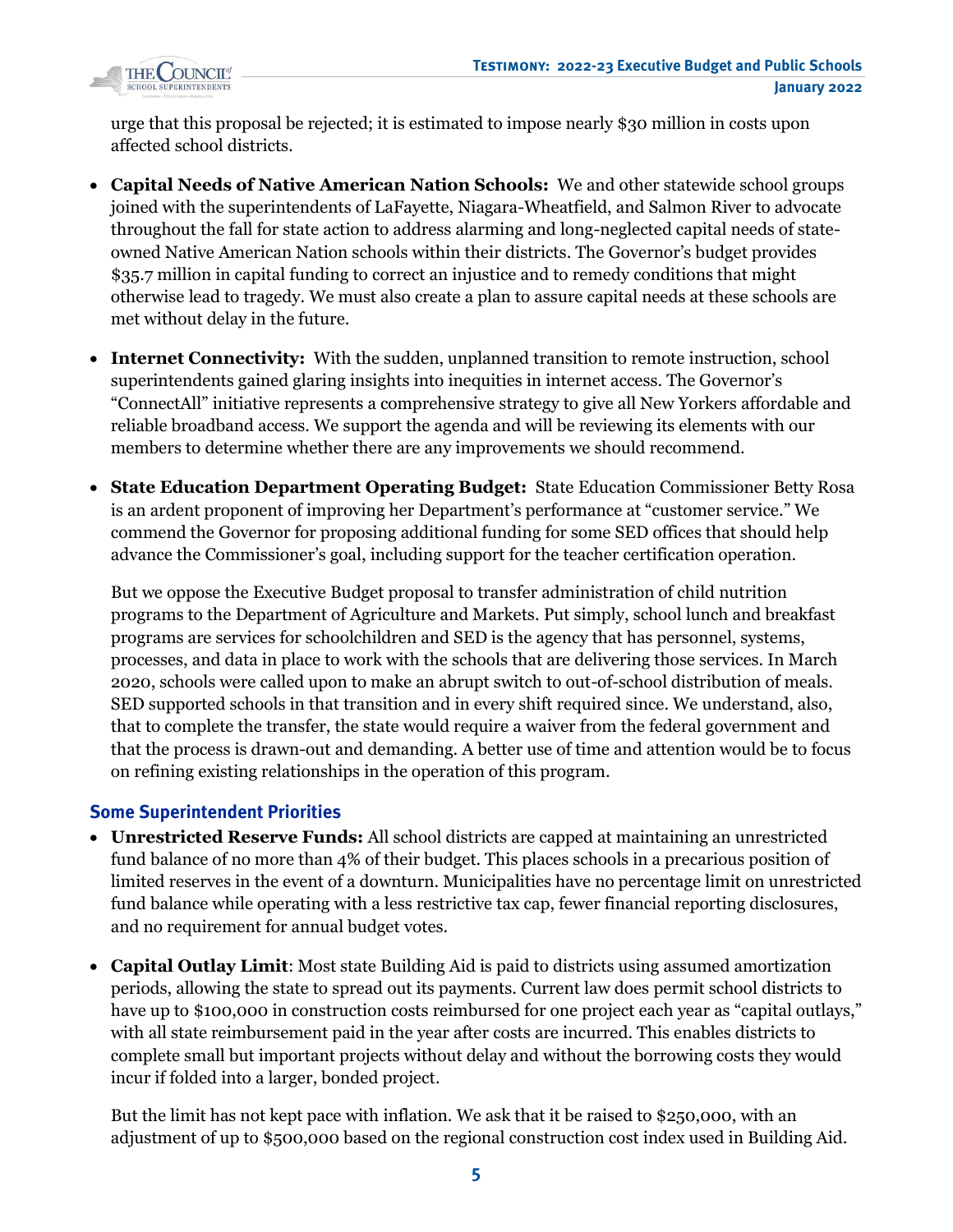

We also recommend that districts be allowed to request approval for multi-year plans for their use of capital outlays and that the authority to use this option for multiple projects in a year be clarified.

## **Looking Ahead**

In 2018, it seemed we would never reach full funding of Foundation Aid. A year ago, the state's fiscal outlook was uncertain, if not bleak. With the infusion of federal aid and the promise of full Foundation Aid, the financial position of many school districts is stronger than at any time since the onset of the Great Recession. With the Budget Division forecasting no structural deficits for the next five years, state government finances appear to be in a position of unprecedented strength.

This is a good time to consider future needs and priorities.

Back in the fall of 2019—before COVID-19 came to demand so much of all our attention—you and your staffs began extended and thoughtful discussions with stakeholders about the future of Foundation Aid. A "fix it versus fund it" cleavage emerged in those conversations, with some participants arguing that defects in the formula should be promptly rectified, while others contended any significant changes should be deferred until full funding is delivered.

Now, we are at last on the verge of achieving full funding. Our organization does not recommend attempting to agree upon and enact structural changes to the formula between now and March 31. But over the next year, the state should commence a process to develop consensus on shortcomings and solutions to be considered. Among the issues we would prioritize are reviewing how student needs are accounted for and how the regional cost index is constructed.

Again, school district leaders expect that delivering extra help for students will remain an urgent need for the foreseeable future. Foundation Aid will take on increased importance in the years that follow the end of current federal aid.

The Foundation Aid formula enacted in 2007 largely reflected a consensus built at that time among policymakers and stakeholders. Studies completed by the State Education Department helped to develop that consensus. We support funding to enable the Department to complete similar research now.

One theme repeatedly emphasized by school district leaders in those 2019 Foundation Aid discussions was a hope for greater predictability in state support. The proposed state budget takes a welcome stride in that direction by funding both Foundation Aid and expense-based aids consistent with laws on the books.

We know that one obstacle to giving schools the predictability that our leaders hope for is that the state's own revenues can be hard to predict—the last 24 months have been an incontrovertible demonstration of that. So, it is wise to take this opportunity to expand state reserves. Again, we also advocate action to give schools more tools to put aside their own funds in preparation for a time when federal resources are gone but student needs remain and state aid may not be so strong.

The present is promising. The future is never certain. But your support for schools has been constant and your commitment to fulfilling the promise of Foundation Aid has been resolute. Thank you for all your efforts and for listening today.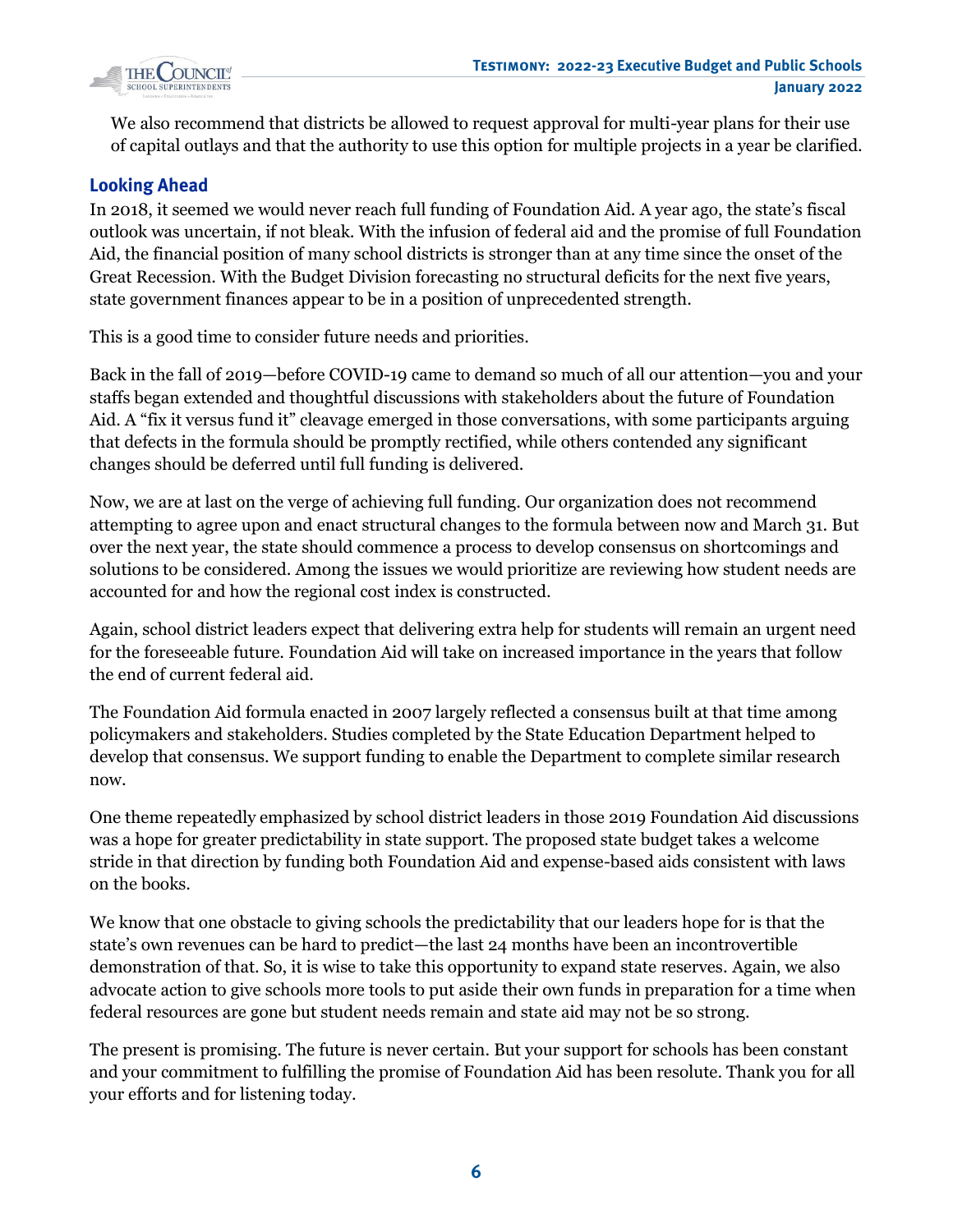

#### **Partial Results NEW YORK STATE COUNCIL OF SCHOOL SUPERINTENDENTS 2021 Finance and Policy Survey**

Conducted on line between November 9 and 27, 2021. Response rate: 51%.



| Percentage of Superintendents Seeing a "Very Negative" Impact<br>on Students Academic Progress Due to Pandemic Disruptions |                                  |                                                                     |                                        |                                  |                                                                 |                                        |                                  |                                                               |                                        |  |
|----------------------------------------------------------------------------------------------------------------------------|----------------------------------|---------------------------------------------------------------------|----------------------------------------|----------------------------------|-----------------------------------------------------------------|----------------------------------------|----------------------------------|---------------------------------------------------------------|----------------------------------------|--|
|                                                                                                                            | General<br>education<br>students | <b>Elementary School</b><br><b>Students</b><br>with<br>disabilities | <b>English</b><br>language<br>learners | General<br>education<br>students | <b>Middle School</b><br><b>Students</b><br>with<br>disabilities | <b>English</b><br>language<br>learners | General<br>education<br>students | <b>High School</b><br><b>Students</b><br>with<br>disabilities | <b>English</b><br>language<br>learners |  |
| <b>New York State</b>                                                                                                      | 36%                              | 63%                                                                 | 50%                                    | 36%                              | 59%                                                             | 51%                                    | 29%                              | 53%                                                           | 46%                                    |  |
| Community                                                                                                                  |                                  |                                                                     |                                        |                                  |                                                                 |                                        |                                  |                                                               |                                        |  |
| City                                                                                                                       | 41%                              | 77%                                                                 | 50%                                    | 36%                              | 68%                                                             | 55%                                    | 32%                              | 64%                                                           | 55%                                    |  |
| Suburb                                                                                                                     | 32%                              | 59%                                                                 | 53%                                    | 30%                              | 56%                                                             | 53%                                    | 21%                              | 50%                                                           | 46%                                    |  |
| Rural                                                                                                                      | 38%                              | 63%                                                                 | 31%                                    | 40%                              | 57%                                                             | 30%                                    | 32%                              | 51%                                                           | 26%                                    |  |
| Poverty Level (% of K-6 Students qualifying for federal Free or Reduced Price Lunch Program)                               |                                  |                                                                     |                                        |                                  |                                                                 |                                        |                                  |                                                               |                                        |  |
| $0 - 10%$                                                                                                                  | 15%                              | 40%                                                                 | 42%                                    | 11%                              | 29%                                                             | 41%                                    | 6%                               | 35%                                                           | 35%                                    |  |
| 11-20%                                                                                                                     | 21%                              | 52%                                                                 | 52%                                    | 21%                              | 54%                                                             | 54%                                    | 15%                              | 48%                                                           | 52%                                    |  |
| 21-30%                                                                                                                     | 35%                              | 68%                                                                 | 47%                                    | 32%                              | 65%                                                             | 47%                                    | 24%                              | 55%                                                           | 41%                                    |  |
| 31-40%                                                                                                                     | 48%                              | 70%                                                                 | 56%                                    | 33%                              | 59%                                                             | 54%                                    | 21%                              | 44%                                                           | 42%                                    |  |
| 41-50%                                                                                                                     | 32%                              | 55%                                                                 | 37%                                    | 31%                              | 51%                                                             | 43%                                    | 29%                              | 53%                                                           | 38%                                    |  |
| 51-60%                                                                                                                     | 40%                              | 67%                                                                 | 52%                                    | 47%                              | 68%                                                             | 52%                                    | 38%                              | 60%                                                           | 47%                                    |  |
| 61-70%                                                                                                                     | 36%                              | 64%                                                                 | 53%                                    | 47%                              | 56%                                                             | 55%                                    | 31%                              | 50%                                                           | 48%                                    |  |
| <b>Over 70%</b>                                                                                                            | 67%                              | 100%                                                                | 86%                                    | 60%                              | 87%                                                             | 86%                                    | 67%                              | 87%                                                           | 86%                                    |  |

| Percentage of Superintendents Seeing a "Very Negative" Impact<br>on Students Social-Emotional Well-Being Due to Pandemic Disruptions |                                  |                                                                     |                                       |                                  |                                                                 |                                        |                                  |                                                                      |                                        |  |
|--------------------------------------------------------------------------------------------------------------------------------------|----------------------------------|---------------------------------------------------------------------|---------------------------------------|----------------------------------|-----------------------------------------------------------------|----------------------------------------|----------------------------------|----------------------------------------------------------------------|----------------------------------------|--|
|                                                                                                                                      | General<br>education<br>students | <b>Elementary School</b><br><b>Students</b><br>with<br>disabilities | <b>English</b><br>language<br>leamers | General<br>education<br>students | <b>Middle School</b><br><b>Students</b><br>with<br>disabilities | <b>English</b><br>language<br>learners | General<br>education<br>students | <b>High School</b><br><b>Students</b><br>with<br><b>disabilities</b> | <b>English</b><br>language<br>learners |  |
| <b>New York State</b>                                                                                                                | 36%                              | 45%                                                                 | 39%                                   | 49%                              | 56%                                                             | 46%                                    | 47%                              | 54%                                                                  | 46%                                    |  |
| <b>Community</b>                                                                                                                     |                                  |                                                                     |                                       |                                  |                                                                 |                                        |                                  |                                                                      |                                        |  |
| City                                                                                                                                 | 41%                              | 55%                                                                 | 36%                                   | 55%                              | 59%                                                             | 41%                                    | 50%                              | 59%                                                                  | 45%                                    |  |
| Suburb                                                                                                                               | 33%                              | 41%                                                                 | 39%                                   | 42%                              | 48%                                                             | 44%                                    | 42%                              | 48%                                                                  | 46%                                    |  |
| Rural                                                                                                                                | 37%                              | 46%                                                                 | 26%                                   | 51%                              | 58%                                                             | 31%                                    | 47%                              | 54%                                                                  | 28%                                    |  |
| <b>Poverty Level</b>                                                                                                                 |                                  |                                                                     |                                       |                                  |                                                                 |                                        |                                  |                                                                      |                                        |  |
| 0-10%                                                                                                                                | 10%                              | 15%                                                                 | 10%                                   | 18%                              | 29%                                                             | 18%                                    | 29%                              | 35%                                                                  | 29%                                    |  |
| 11-20%                                                                                                                               | 24%                              | 28%                                                                 | 28%                                   | 25%                              | 32%                                                             | 32%                                    | 22%                              | 30%                                                                  | 33%                                    |  |
| 21-30%                                                                                                                               | 41%                              | 53%                                                                 | 50%                                   | 56%                              | 62%                                                             | 57%                                    | 52%                              | 59%                                                                  | 59%                                    |  |
| 31-40%                                                                                                                               | 33%                              | 45%                                                                 | 35%                                   | 40%                              | 48%                                                             | 39%                                    | 38%                              | 46%                                                                  | 40%                                    |  |
| 41-50%                                                                                                                               | 38%                              | 45%                                                                 | 43%                                   | 47%                              | 53%                                                             | 53%                                    | 47%                              | 51%                                                                  | 47%                                    |  |
| 51-60%                                                                                                                               | 46%                              | 52%                                                                 | 46%                                   | 62%                              | 68%                                                             | 53%                                    | 58%                              | 64%                                                                  | 49%                                    |  |
| 61-70%                                                                                                                               | 27%                              | 43%                                                                 | 30%                                   | 51%                              | 56%                                                             | 38%                                    | 50%                              | 57%                                                                  | 41%                                    |  |
| Over 70%                                                                                                                             | 53%                              | 73%                                                                 | 57%                                   | 67%                              | 87%                                                             | 64%                                    | 67%                              | 80%                                                                  | 71%                                    |  |